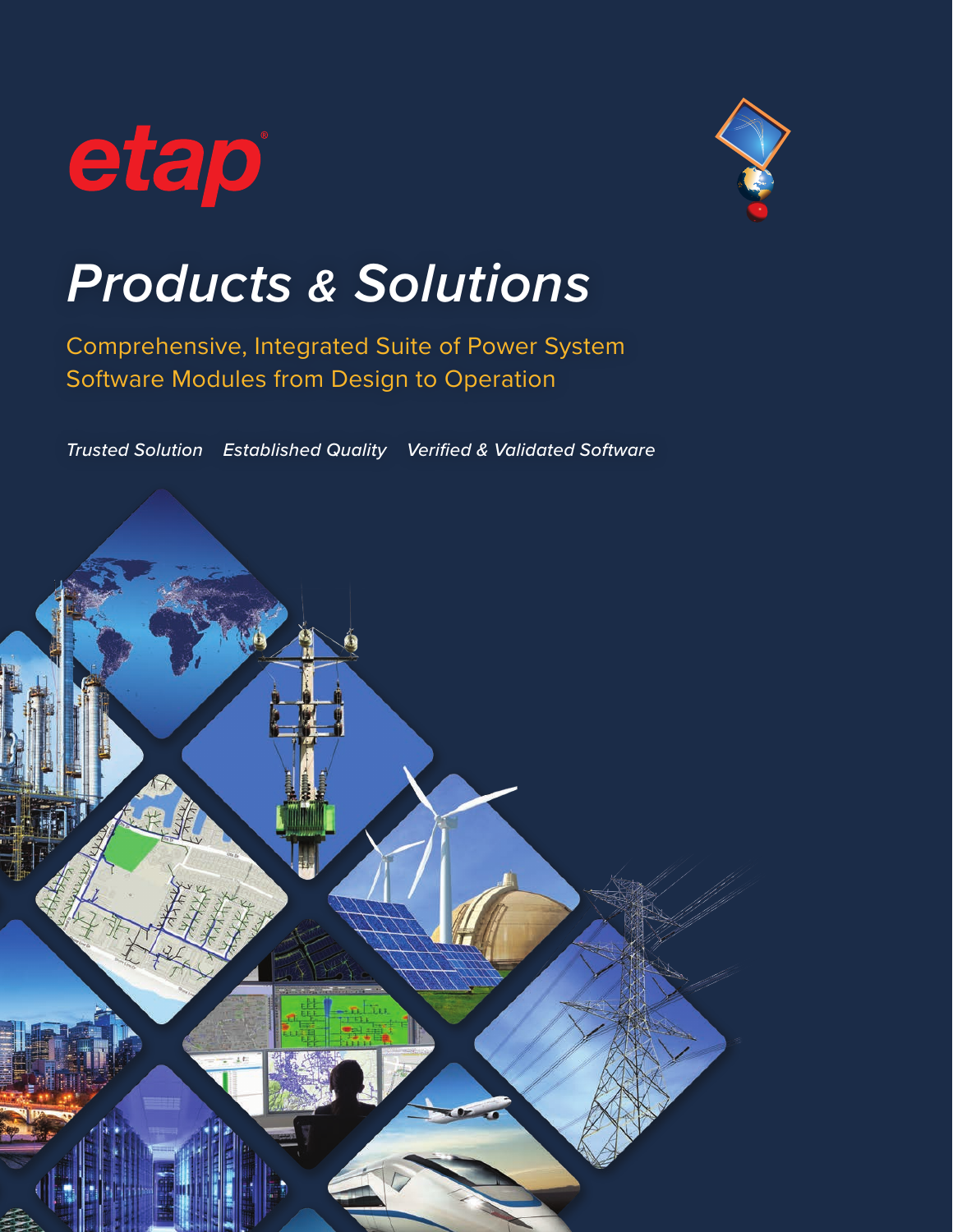#### **Modeling & Visualization Analysis & Optimization**

#### **Core Module** - 64 Bit

- Integrated 1Ф, 2Ф, 3Ф, & DC Systems
- One-Line Graphical View OLV
	- Intelligent Electrical Diagram
	- Auto-Build Faster Layout & Design
	- Templates One-Click Modeling
	- Datablocks Info & Study Results
	- · Voltage Propagation & Error Checking
	- Unlimited Nested Networks
	- Solve Unlimited Elements & Devices
	- Protective Device & Panel Systems
	- Theme, Data, Configuration Managers
- 3-Dimensional Orthogonal Database
	- Base & Revision Data
	- Switching Configurations
	- **Graphical Views**
- User-Access Control & Security
- Switching Device Interlock Enforcer
- Rule Books Design Standards
- Libraries 25+ Equipment Types
- Warehouse Project Specific Library
- **Study Scenario Wizards**
- Power & Per Unit Calculators
- Cable Ampacity & Sizing Modules
- Cable & Line Impedance Calculation
- Schedule Reports Cables, Transformers, Motor Datasheets, Bus & Load Tabulation
- Multi-Language Ed. 8+ Localized Versions

#### **Geospatial Diagram**

- Intelligent Electrical GIS View
- Incremental Import
- Data Quality & Error Checking
- Intelligent Circuit Tracing & Loop **Detection**

#### **NetPM™**

• Network Modeling & Project Management

#### **etapAPP™**

• Data Collection & Synchronization

#### **DataX™ - Data Exchange Interfaces**

- Microsoft® Excel
- Universal Mapping
- ESRI®, Smallworld™ GIS
- KML, OSM, CIM, MultiSpeak®
- Autodesk Revit®

2 *etap.com*

- SmartPlant® Electrical
- AVEVA Electrical™ / Engineering
- OPAL-RT ePhasorSim
- Conversion from Legacy Software
- **Network Analysis**
- Load Flow & Voltage Drop
- Unbalanced Load Flow
- Unified Load Flow AC, DC, Unbalanced
- Time Domain Load Flow
- **Short Circuit**
- · ANSI / IEEE C37 & UL 489
- · IEC 60909
- · IEC 60363
- · GOST R-52735
- Motor Acceleration Static, Dynamic
- Harmonics & Filter Sizing
- Voltage Stability
- Contingency Analysis
- Reliability Assessment
- Load Allocation
- Transformer Sizing ANSI, IEC

#### **Network Optimization**

- Optimal Power Flow
- Optimal Capacitor Placement
- Unit Transformer Tap Optimization
- **Switching Optimization**

#### **DC Modeling & Analysis**

- Battery Sizing
- Battery Discharge
- DC Load Flow
- DC Short Circuit

## **Cable Systems**

#### **Ampacity & Sizing**

- IEEE 399
- NFPA 70 NEC
- ICEA P-54-440
- IEC 60364
- IEC 60092
- IEC 60502
- BS 7671
- NF C 15-100

#### **Underground Cable Thermal Analysis**

- Neher-McGrath
- IEC 60287
- Transient Temperature Calculation

#### **Cable Pulling**

- Sidewall Pressure & Tension Evaluation
- 3-Dimensional Conduit Layout & Views

## **Safety & Protection**

#### **Protective Device Analysis**

- **Star**™ Protection & Selectivity
- · Auto Evaluation Rule-Based
	- Selectivity Zone & Path Detection
	- Zone Selective Interlock ZSI
- **StarZ**™ T&D Protection & Selectivity

Sliding Fault & Line Loadability User-Editable Scheme Logic • Device Sequence-of-Operation • Device Library - 5,000+

**Dynamics & Transients** 

• User-Defined Dynamic Model - UDM

• Automatic Relay & Switching Actions

• Dynamic Parameter Estimation & Tuning - DPET

**Dynamic Modeling**

• Frequency Dependent • Generator, WTG, Motor, Load • Governor, Exciter, PSS • HVDC, SVC, FACTS • Converters, Energy Storage

• Microgrid Controller

**Dynamic Simulation** • Transient Stability • Transformer Inrush • Generator Start-Up

> • Motor Parameter Estimation • Electromagnetic Transients - EMTP

Distance Relay - Model Specific · R-X Characteristics Plots

**Arc Flash Analysis** • AC Arc Flash · IEEE 1584-2018 · NFPA 70E

· BGI/GUV 5188E D.8.12

• Arc Flash Calculators

• Ground Grid Systems · IEEE 80 Method

• ArcFault™ - High Voltage Arc Flash OSHA • Arc-in-a-Box - 15 to 36 kV, IEEE 1584 • DC Arc Flash - NFPA 70E 2018 D.5.1 - 5.3

• Graphical Sequence-of-Operation • Result Analyzer & Worst-Case Evaluation

• Customizable Work Permits & Labels

• PPE Requirements Approval

**System Grounding & Earthing**

Finite Element Method • Protective Earthing Conductor Sizing

• Electric Shock Protection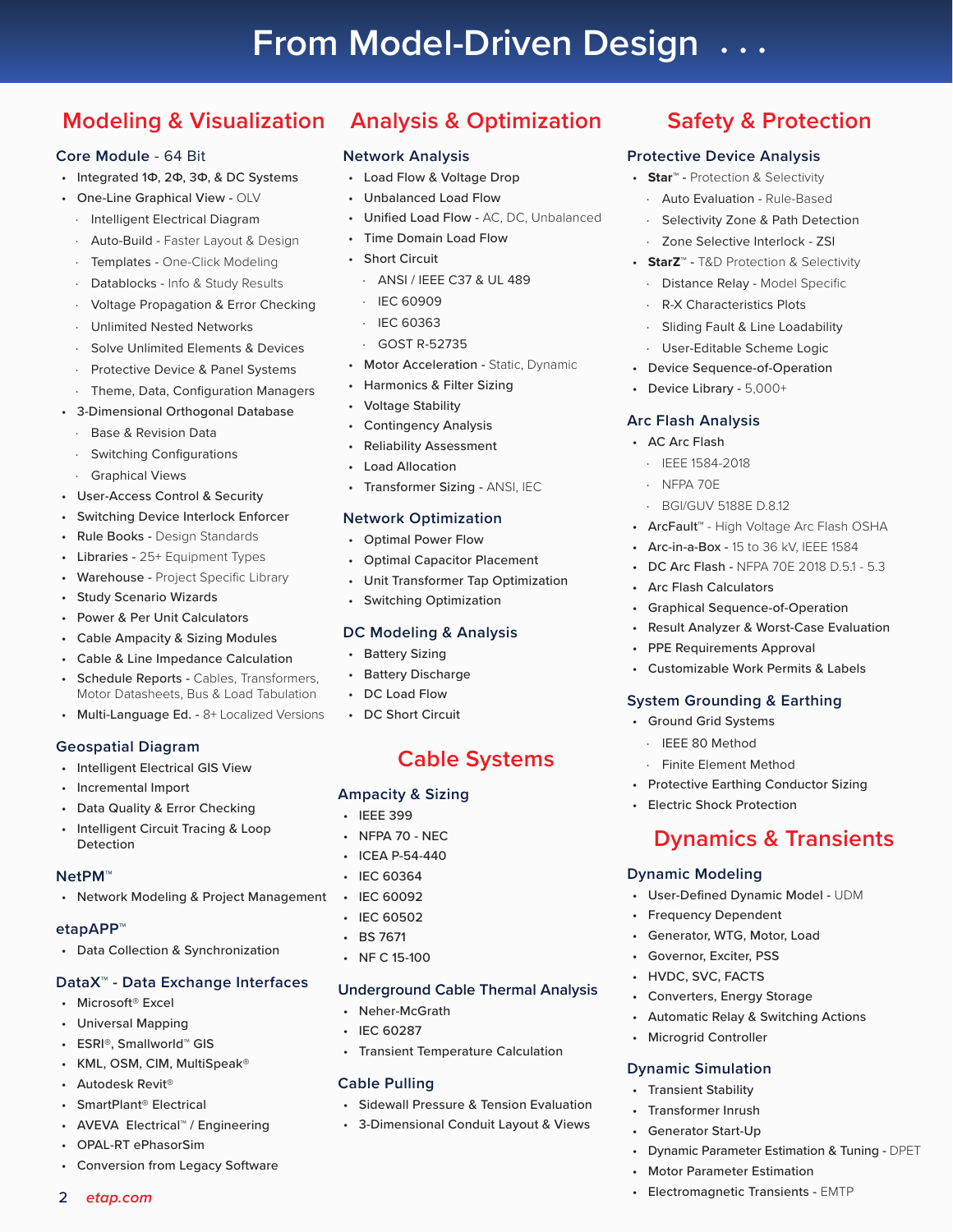# **to Real-Time Operation . . .**

## **Power Management**

#### **Model-Driven PMS**

- Intelligent Monitoring
- Predictive Simulation
- Situational Awareness
- **Event Playback**
- Load Forecasting
- **Energy Accounting**
- **State Estimation**
- Alarm Management

## **Automation & Control**

#### **iSub™ - Intelligent Substation**

- Substation Automation
- Switching Order Management SOM
- Switching Sequence Validation
- Load Management
- Demand Side Management

#### **ILS™ - Intelligent Load Shedding**

- Instantaneous Load Shedding
- Optimal Load Preservation
- Automated System Restoration
- Integrated Validation via Transient **Stability**
- Intelligent Automatic Subsystem Islanding
- Time-Based Load Priority Schedules

#### **Distribution Load Shedding**

- Load Curtailment Management
- Automatic & Manual Planned Outages
- Optimized Rolling Outages
- Priority-Based Customer Restoration
- Interruption Minimization per Customer per Time Periods
- Under-Frequency & Overload Shedding

#### **iCE™ - Intelligent Control Enterprise**

- Programmable Controller
- Remote Terminal Unit RTU
- Data Acquisition & Control
- Secure Controller
- Integrated Fault Detector
- Fault Tolerant Hardware
- Built-in Redundancy
- Wireless Communications

## **Energy Management**

#### **Model-Driven EMS**

- Network Security Analysis
- Equipment Maintenance Scheduling
- Automatic Generation Control
- Economic Dispatch
- Unit Commitment
- Interchange Scheduling
- Reserve Management

## **eSCADA™**

#### **Model-Driven Electrical SCADA**

- Data Acquisition
- Human Machine Interface
- Web-Based Dashboard
- Supervisory Control
- Geographical Monitoring
- Historian Information Storage & Retrieval
- Simplified Template-Driven Integrator
- Alarm Management
- Sequence-of-Event Management
- Graphical & Tabular Reporting
- Operator & Management Notifier
- Waveform Capture Dashboards
- Synchrophasor Measurements Views
- Redundant Architecture
- Control Inhibition
- Dynamic Network Coloring
- Analytical Alarming

#### **Native Communication Protocols**

- IEC 61850 GOOSE / MMS
- IEC 60870-5 101 / 104
- ICCP
- **Modbus**
- DNP 3
- OPC UA Server / Client

## **Training Simulator**

#### **eOTS™ - Operator Training Simulator**

- SCADA, PMS, EMS, ADMS
- Instructor & Trainee Environment
- Multiple Trainees with Individual Actions
- ETAP-in-the-Loop w/ Dynamic Feedback
- Ad Hoc & Pre-Defined Scenarios
- Evaluation of Trainee Performance

## **Microgrid Management**

#### **Microgrid Management System**

- Generation Optimization
- Energy Storage Management
- Generation & Load Forecasting
- Demand Side Management
- Economic Dispatch
- **Supervisory Control**
- Unit Commitment
- Volt/VAR Optimization VVO

## **Power Plant Control**

#### **Model-Driven Power Plant Controller**

- Centralized Renewable Farm Control
- Active Power & Reactive Management

**ADMS**

• Renewable Energy SCADA & Dashboards

Load Forecasting - Short & Long-Term

• Switching Order Management - SOM

• Feeder Balancing & Loss Minimization • Technical & Non-Technical Energy

• Crew Dispatch & Work Management • Planned Outage Management • Trouble Call Management • Outage Analytics & Reporting

*Convergence of Power & Intelligence*

190

*Powering Success* 3

• Volt/VAR Optimization - VVO

**Outage Management - OMS**

**Distribution Management - DMS** • Network Connectivity Analysis • Distribution State Estimation

• Asset Operation Monitoring • Predictive Simulation • Fault Detection & Identification • Fault Location, Isolation & Service

Restoration - FLISR

Losses Report

• Storm Assessment

- Energy Storage Management
- Grid Code Compliance